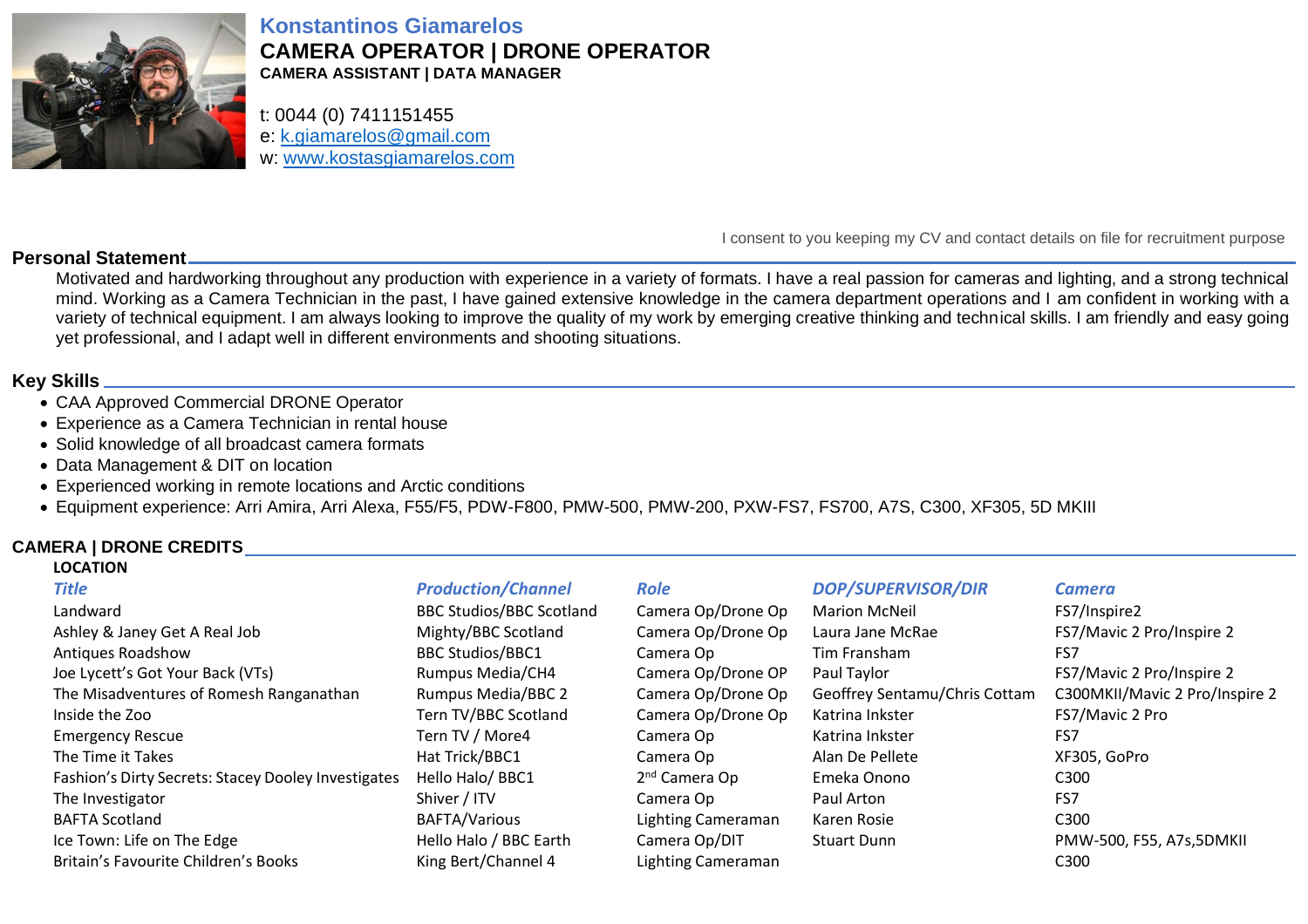| <b>STUDIO</b>                             |                                   |                  |                               |                            |
|-------------------------------------------|-----------------------------------|------------------|-------------------------------|----------------------------|
| Swashbuckle Series 6,7,8                  | <b>CBeebies</b>                   | Camera Op/AC     | Ross Thomas/ Hugh Creaney     | Sony HDC-4300              |
| <b>Head Hunters</b>                       | Tuesday's Child/BBC1              | Camera Op        | <b>Hugh Creaney</b>           | Sony HDC-4300              |
| Impossible                                | Mighty/BBC1                       | Camera Op        | <b>Hugh Creaney</b>           | Sony HDC-1500              |
| General Election 2017,2019                | <b>BBC Scotland/BBC1</b>          | Camera Op/AC     | Peter Kelly                   | Sony HDC-4300              |
| The Nine                                  | <b>BBC Scotland</b>               | Camera Op        | Various                       | Sony HDC-4300              |
| Europa League                             | Sunset & Vine                     | Camera Op        | <b>Hugh Creaney</b>           | Sony HDC-4300              |
| <b>OB</b>                                 |                                   |                  |                               |                            |
| Royal Highland Show 2021                  | QTV                               | Camera Op        | Various                       | Sony HDC-4300              |
| <b>SPFL</b>                               | <b>BBC Scotland</b>               | Camera Op        | Various                       | Sony HDC-4300              |
| World Pipe Championship 2018,2019         | <b>BBC Scotland / BBC1</b>        | Camera Op/Jib AC | Vic Kusin                     | Sony HDC-2500              |
| AC   JIB AC   DATA MANAGER   DIT CREDITS_ |                                   |                  |                               |                            |
| <b>LOCATION</b>                           |                                   |                  |                               |                            |
| Murder Island                             | STV/CH4                           | <b>DIT</b>       | Michael Timney                | <b>FS7/F55</b>             |
| <b>River Hunters</b>                      | Hello Halo/History Channel        | Data Manager/AC  | Joe Sharp                     | FS7                        |
| Pure Magic                                | North By North North Media        | AC               | Laurens Scott / Simon Dinsell | F55                        |
| Misfits Like Us                           | Hello Halo/BBC3                   | AC/Data Manager  | Harjeet Chhokar               | FS7, A7s                   |
| Ready or Not                              | Remedy/BBC1                       | Data Manager/AC  | Paul Young                    | PMW500, Mini Cams, GoPro   |
| Landscape Artist of The Year              | Storyvault / Sky Arts             | AC               | Rocio Cano                    | F55, A7s MKII              |
| Into the Wild with Gordon Buchanan        | Hello Halo / BBC 2                | AC/Data Manager  | Ben Reid                      | Arri Amira, C300, 5DMKIII, |
| Before the Morning After                  | Brown Eyed Boy, NBC               | AC/BTS Camera Op | Jeanette Goulbourn            | PDW-F800, XF305            |
| <b>STUDIO</b>                             |                                   |                  |                               |                            |
| The Bidding Room S4                       | Ricochet/BBC1                     | Data Manager/DIT | Neil Kent                     | FX9                        |
| Christmas at the Quay                     | <b>BBC Scotland</b>               | Jib AC           | Pete Kelly                    | Sony HDC-4300              |
| Bafta Scotland Awards 2021                | <b>BBC Scotland / Live Stream</b> | Jib AC           | Pete Kelly                    | Sony HDC-4300              |
| Children in Need 2021                     | <b>BBC Studios/BBC1</b>           | Jib AC           | Pete Kelly                    | Sony HDC-4300              |
| The One Show                              | <b>BBC Studios/BBC1</b>           | Jib AC           | <b>Andrew Petrie</b>          | Sony HDC-4300              |
| Richard Osman's House of Games            | Remarkable/BBC2                   | AC               | Kieran Farrar                 | Sony HDC-4300              |
| Catchpoint Series 1,2                     | 12 Yard/BBC1                      | AC               | Kieran Farrar                 | Sony HDC-4300              |
| Tomorrow's World Live: For One Night Only | <b>BBC Scotland/BBC4</b>          | AC               | <b>Hugh Creaney</b>           | Sony HDC-4300              |
| All Round to Mrs Brown's Series 2,3       | Hungry Bear/BBC1                  | AC               | <b>Nigel Saunders</b>         | Sony HDC-1500              |
| <b>Curious Creatures</b>                  | Mighty/BBC2                       | Jib AC           | <b>Hugh Creaney</b>           | Sony HDC-1500              |
| <b>Officially Amazing Goes Bunkers</b>    | Lion TV/CBBC                      | AC               | Tom Webster                   | FS7, C300                  |
| Dog Ate My Homework                       | CBBC/CBBC                         | AC               | Ken Newlands                  | Sony HDC-1500              |
| <b>OB</b>                                 |                                   |                  |                               |                            |
| <b>Celtic Connections 2022</b>            | <b>BBC Scotland</b>               | Jib AC           | Pete Kelly                    | Sony HDC-4300              |
| Gaelic Hogmanay 2019,2020                 | <b>BBC Alba</b>                   | Jib AC           | Vic Kusin                     | Sony HDC-4300              |
| Sports Personality of The Year 2019       | <b>BBC Scotland</b>               | Jib AC           | Vic Kusin                     | Sony HDC-4300              |
| European Championships Glasgow 2018       | Eurovision/Various                | AC               | Various                       | Sony HDC-4300              |
| <b>TRASMT 2018</b>                        | <b>BBC Scotland/BBC Alba</b>      | AC               | Vic Kusin                     | Sony HDC-1500              |
| Belladrum Festival 2018-2019              | <b>BBC Scotland/BBC Alba</b>      | Jib AC           | Vic Kusin                     | Sony HDC-1500              |